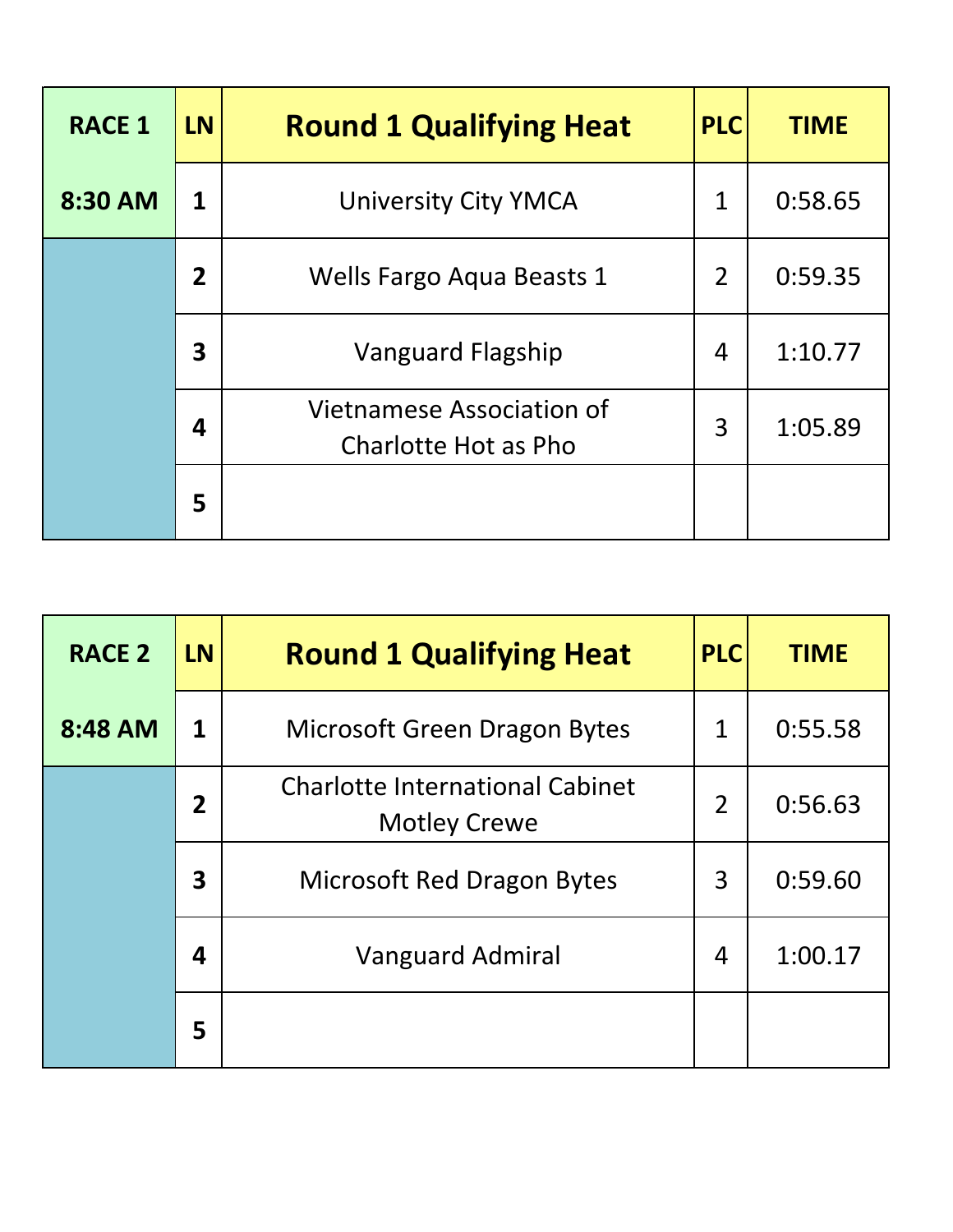| <b>RACE 3</b>  | <b>LN</b>      | <b>Round 1 Qualifying Heat</b>                             | <b>PLC</b>     | <b>TIME</b> |
|----------------|----------------|------------------------------------------------------------|----------------|-------------|
| <b>9:00 AM</b> | $\mathbf{1}$   | Dimension Data Wooden ChopstiX                             | 1              | 0:59.95     |
|                | $\overline{2}$ | <b>Food Lion Roar</b>                                      | $\overline{4}$ | 1:00.85     |
|                | $\mathbf{3}$   | <b>Wells Fargo Aqua Beasts 2</b>                           | 3              | 1:00.70     |
|                | 4              | <b>CCA Charlotte Chinese Academy</b><br><b>Fire Dragon</b> | $\overline{2}$ | 1:00.10     |
|                | 5              |                                                            |                |             |

| <b>RACE 4</b> | <b>LN</b>               | <b>Round 1 Qualifying Heat</b>                      | <b>PLC</b>     | <b>TIME</b> |
|---------------|-------------------------|-----------------------------------------------------|----------------|-------------|
| 9:12 AM       | 1                       | Lake Norman Chamber -<br><b>Torcher Chamber</b>     | $\mathbf{1}$   | 1:00.44     |
|               | $\overline{2}$          | North Highland Dragon Masters                       | 4              | 1:07.98     |
|               | $\overline{\mathbf{3}}$ | Bank of America Red Dragon                          | $\overline{2}$ | 1:01.41     |
|               | 4                       | Chinese American Assoc. of<br>Charlotte Wild Dragon | 3              | 1:04.39     |
|               | 5                       |                                                     |                |             |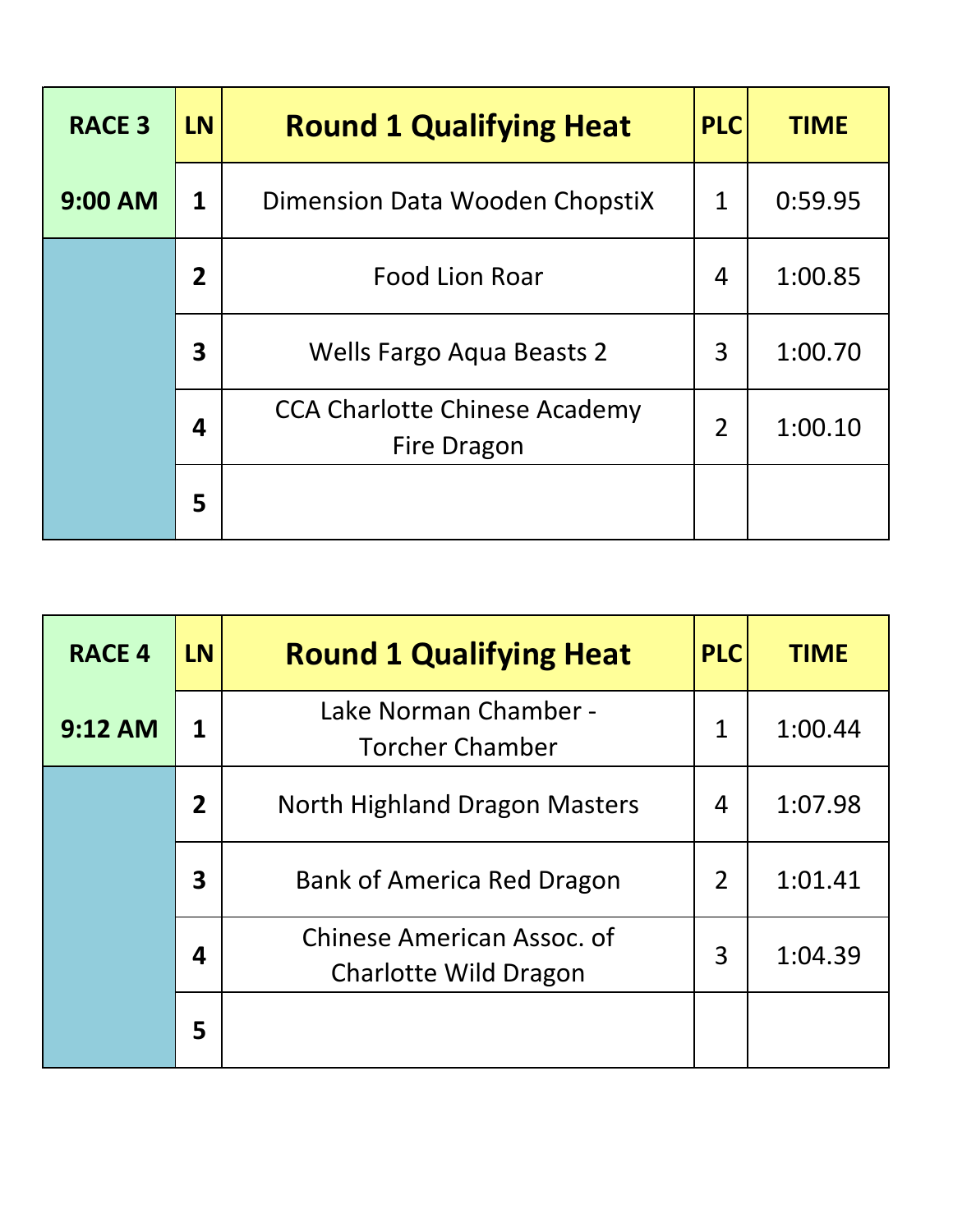| <b>RACE 5</b>  | <b>LN</b>      | <b>Round 1 Qualifying Heat</b>                        | <b>PLC</b>     | <b>TIME</b> |
|----------------|----------------|-------------------------------------------------------|----------------|-------------|
| <b>9:24 AM</b> | $\mathbf 1$    | St John Lee Korean Catholic Church                    | $\overline{2}$ | 1:03.34     |
|                | $\overline{2}$ | <b>FACC Bangkeros</b>                                 | $\mathbf 1$    | 0:57.07     |
|                | 3              | <b>CB&amp;I Iron Dragons</b>                          | 4              | 1:38.69     |
|                | 4              | <b>Union County HS -</b><br><b>Inspiration Nation</b> | 3              | 1:04.93     |
|                | 5              |                                                       |                |             |

| <b>RACE 6</b> | <b>LN</b>      | <b>Round 1 Qualifying Heat</b>                   | <b>PLC</b>     | <b>TIME</b> |
|---------------|----------------|--------------------------------------------------|----------------|-------------|
| $9:36$ AM     | 1              | <b>Duke Energy Electric Glide</b>                | $\overline{2}$ | 0:57.64     |
|               | $\overline{2}$ | <b>TIAA CREFF Panda-monium</b>                   | 1              | 0:55.90     |
|               | 3              | OrthoCarolina<br><b>Bad To The Bone</b>          | 4              | 1:05.01     |
|               | 4              | <b>Bank of America</b><br><b>Rolling Thunder</b> | 3              | 1:03.36     |
|               | 5              |                                                  |                |             |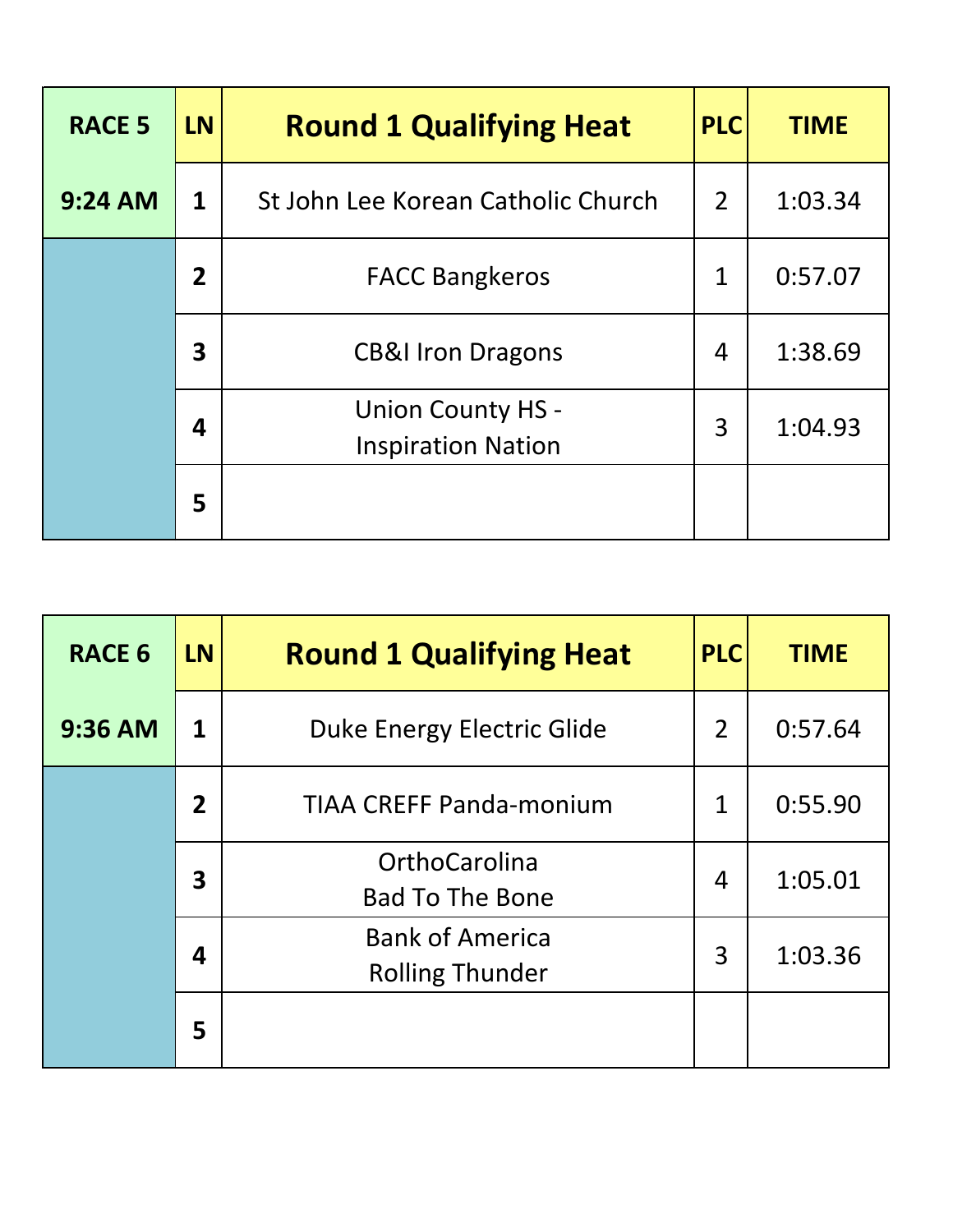| <b>RACE 7</b>  | <b>LN</b>               | <b>Round 1 Qualifying Heat</b>            | <b>PLC</b>     | <b>TIME</b> |
|----------------|-------------------------|-------------------------------------------|----------------|-------------|
| <b>9:48 AM</b> | 1                       | Ingersol Rand 1                           | $\mathbf 1$    | 0:58.69     |
|                | $\overline{2}$          | <b>URS Nuclear Center Lightning Bolts</b> | $\overline{2}$ | 0:59.09     |
|                | $\overline{\mathbf{3}}$ | <b>Belk</b>                               | 4              | 1:08.71     |
|                | 4                       | Jerrold Chen of OCCAAF                    | 3              | 1:04.33     |
|                | 5                       |                                           |                |             |

| <b>RACE 8</b> | <b>LN</b>               | <b>Round 1 Qualifying Heat</b>                           | <b>PLC</b>     | <b>TIME</b> |
|---------------|-------------------------|----------------------------------------------------------|----------------|-------------|
| 10:00 AM      | 1                       | <b>Piedmont Natural Gas</b><br><b>Blue Flame Dragons</b> | 3              | 1:02.81     |
|               | $\overline{2}$          | Duke Energy Electric Thunder                             | 4              | 1:09.63     |
|               | $\overline{\mathbf{3}}$ | <b>TIAA CREFF Dragonmonium</b>                           | $\overline{2}$ | 1:01.84     |
|               | 4                       | Baltimore Dragon Boat Club                               | $\mathbf 1$    | 0:54.33     |
|               | 5                       |                                                          |                |             |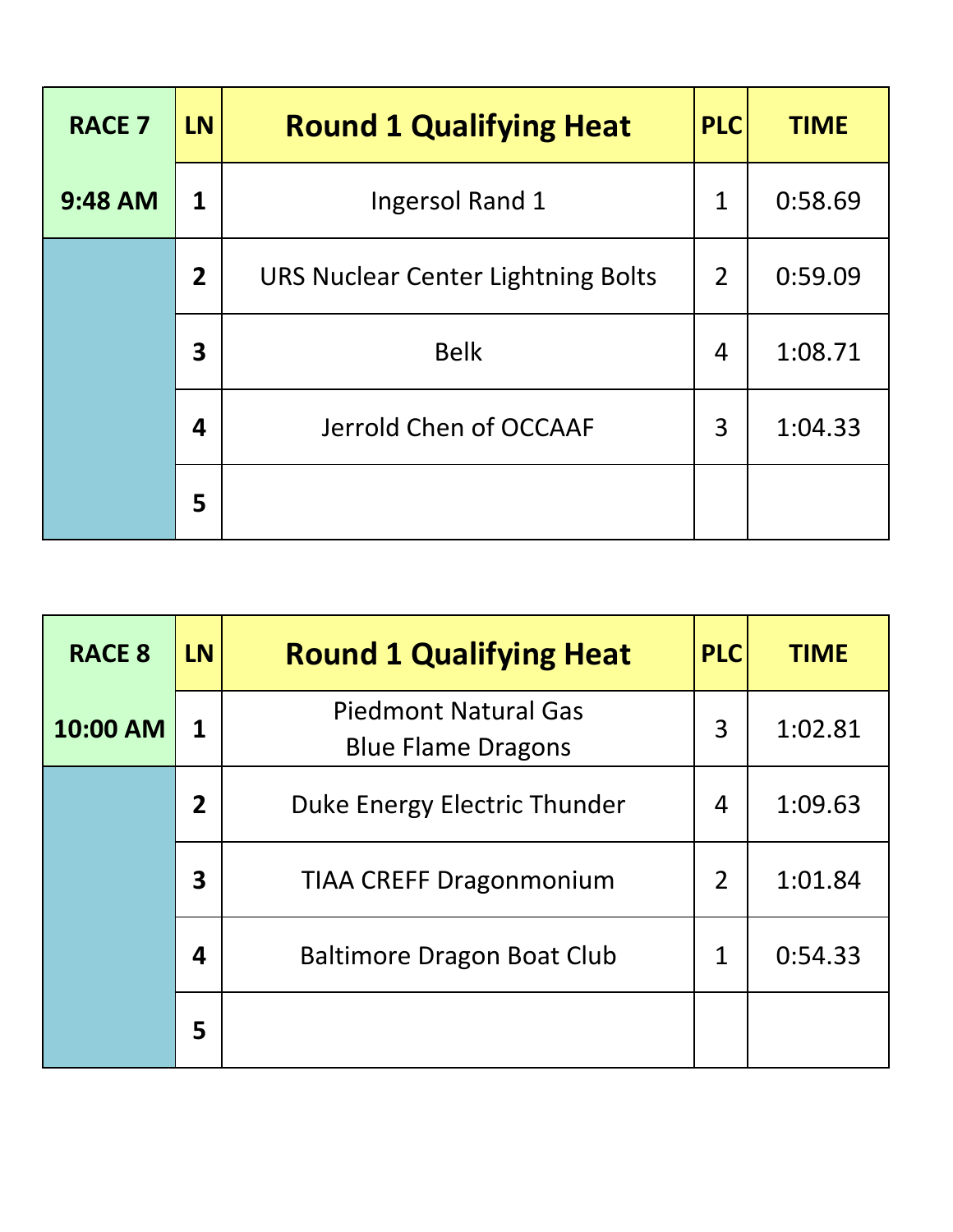| <b>RACE 9</b> | <b>LN</b>               | <b>Round 1 Qualifying Heat</b> | <b>PLC</b>     | <b>TIME</b> |
|---------------|-------------------------|--------------------------------|----------------|-------------|
| 10:12 AM      | $\mathbf{1}$            | <b>Title Boxing Crew</b>       | 4              | 1:15.04     |
|               | $\overline{2}$          | Ingersoll Rand 2               | $\overline{2}$ | 1:05.11     |
|               | $\overline{\mathbf{3}}$ | <b>Pinoy Striders</b>          | 3              | 1:05.21     |
|               | 4                       | <b>Raleigh Relentless</b>      | $\mathbf{1}$   | 0:58.45     |
|               | 5                       |                                |                |             |

| <b>RACE 10</b> | <b>LN</b>               | <b>Round 1 Qualifying Heat</b>    | <b>PLC</b>     | <b>TIME</b> |
|----------------|-------------------------|-----------------------------------|----------------|-------------|
| 10:24 AM       | 1                       | <b>Healing Dragons</b>            | 4              | 1:03.68     |
|                | $\overline{2}$          | <b>Healing Dragons Lake James</b> | 5              | 1:04.68     |
|                | $\overline{\mathbf{3}}$ | <b>IB Dragon Boating</b>          | 3              | 1:02.21     |
|                | 4                       | <b>RJS Smacking Paddles</b>       | $\overline{2}$ | 1:00.02     |
|                | 5                       | One World                         | $\mathbf 1$    | 0:59.49     |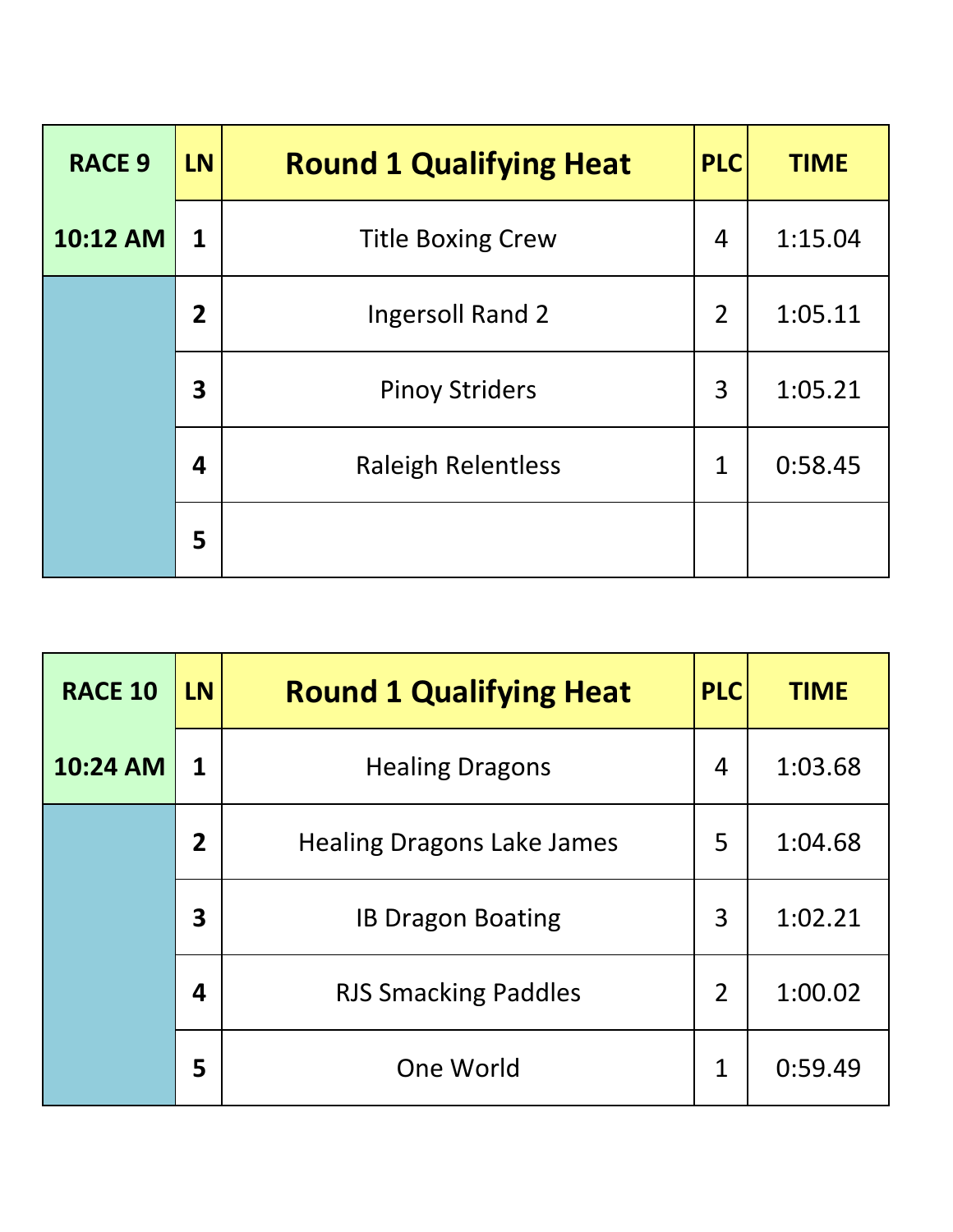| <b>RACE 11</b> | <b>LN</b>      | <b>Round 2 Qualifying Heat</b>                                | <b>PLC</b>     | <b>TIME</b> |
|----------------|----------------|---------------------------------------------------------------|----------------|-------------|
| 10:36 AM       | 1              | <b>University City YMCA</b>                                   | $\mathbf 1$    | 0:54.32     |
|                | $\overline{2}$ | <b>Wells Fargo Aqua Beasts 2</b>                              | 5              | 1:05.26     |
|                | 3              | <b>Charlotte International</b><br><b>Cabinet Motley Crewe</b> | 3              | 0:59.15     |
|                | 4              | Vietnamese Association of<br>Charlotte Hot as Pho             | 4              | 1:01.74     |
|                | 5              | <b>CCA Charlotte Chinese Academy</b><br><b>Fire Dragon</b>    | $\overline{2}$ | 0:58.19     |

| <b>RACE 12</b> | <b>LN</b>      | <b>Round 2 Qualifying Heat</b>                             | <b>PLC</b>     | <b>TIME</b> |
|----------------|----------------|------------------------------------------------------------|----------------|-------------|
| 10:48 AM       | 1              | Chinese American Assoc. of<br><b>Charlotte Wild Dragon</b> | $\overline{2}$ | 0:59.92     |
|                | $\overline{2}$ | <b>Vanguard Admiral</b>                                    | 3              | 1:01.32     |
|                | 3              | <b>Food Lion Roar</b>                                      | 4              | 1:03.61     |
|                | 4              | Wells Fargo Aqua Beasts 1                                  | $\mathbf 1$    | 0:54.95     |
|                | 5              |                                                            |                |             |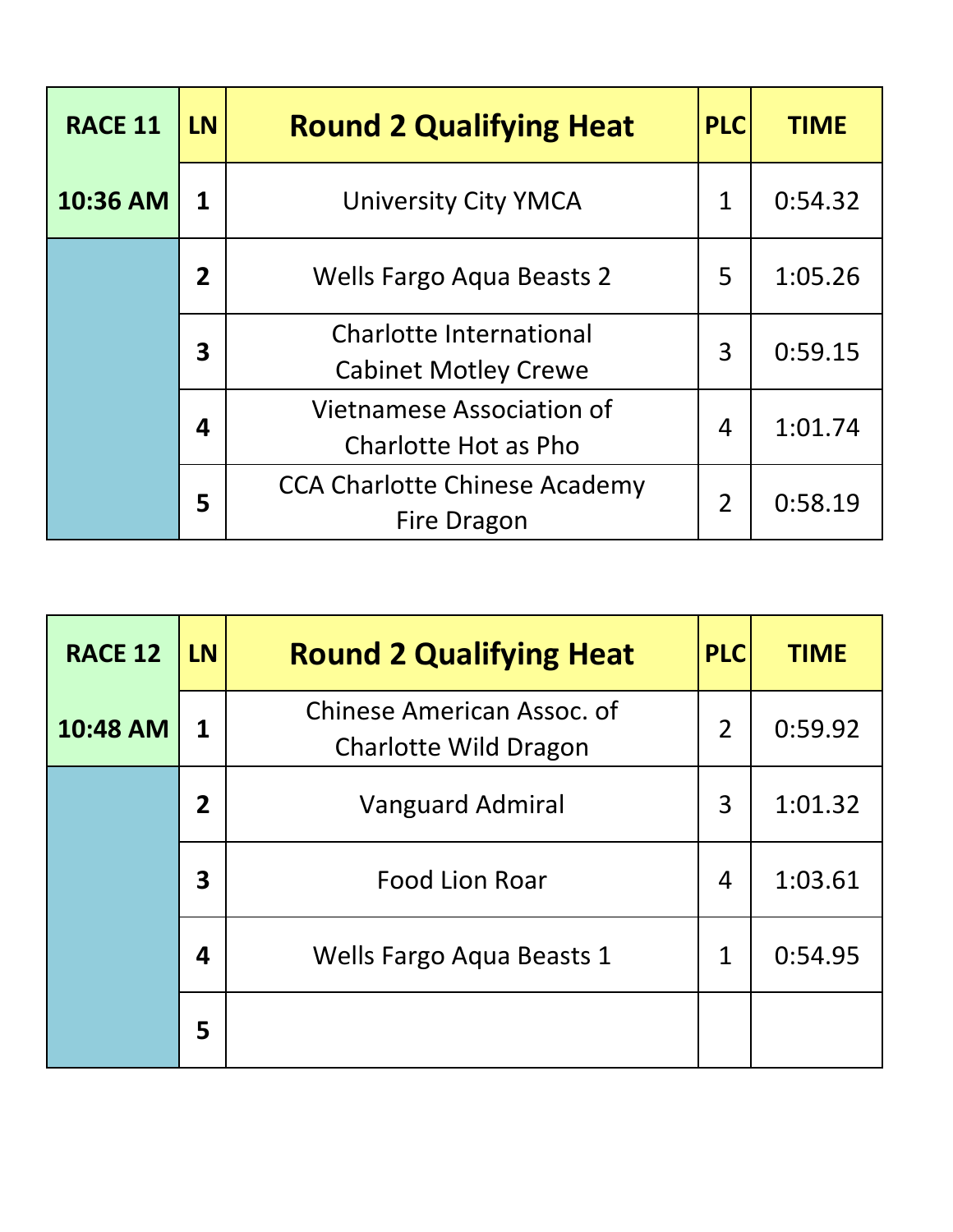| <b>RACE 13</b> | <b>LN</b>    | <b>Round 2 Qualifying Heat</b>                        | <b>PLC</b>     | <b>TIME</b> |
|----------------|--------------|-------------------------------------------------------|----------------|-------------|
| 11:00 AM       | 1            | <b>Union County HS -</b><br><b>Inspiration Nation</b> | 3              | 1:03.21     |
|                | $\mathbf{2}$ | <b>Vanguard Flagship</b>                              | $\overline{4}$ | 1:06.61     |
|                | 3            | <b>FACC Bangkeros</b>                                 | $\overline{2}$ | 0:56.80     |
|                | 4            | <b>Microsoft Green Dragon Bytes</b>                   | $\mathbf 1$    | 0:55.90     |
|                | 5            |                                                       |                |             |

| <b>RACE 14</b> | <b>LN</b>               | <b>Round 2 Qualifying Heat</b>     | <b>PLC</b>     | <b>TIME</b> |
|----------------|-------------------------|------------------------------------|----------------|-------------|
| 11:12 AM       | $\mathbf{1}$            | Bank of America Red Dragon         | $\overline{2}$ | 1:01.84     |
|                | $\overline{2}$          | Microsoft Red Dragon Bytes         | 3              | 1:02.47     |
|                | $\overline{\mathbf{3}}$ | North Highland Dragon Masters      | 4              | 1:03.31     |
|                | 4                       | St John Lee Korean Catholic Church | $\mathbf 1$    | 1:01.81     |
|                | 5                       |                                    |                |             |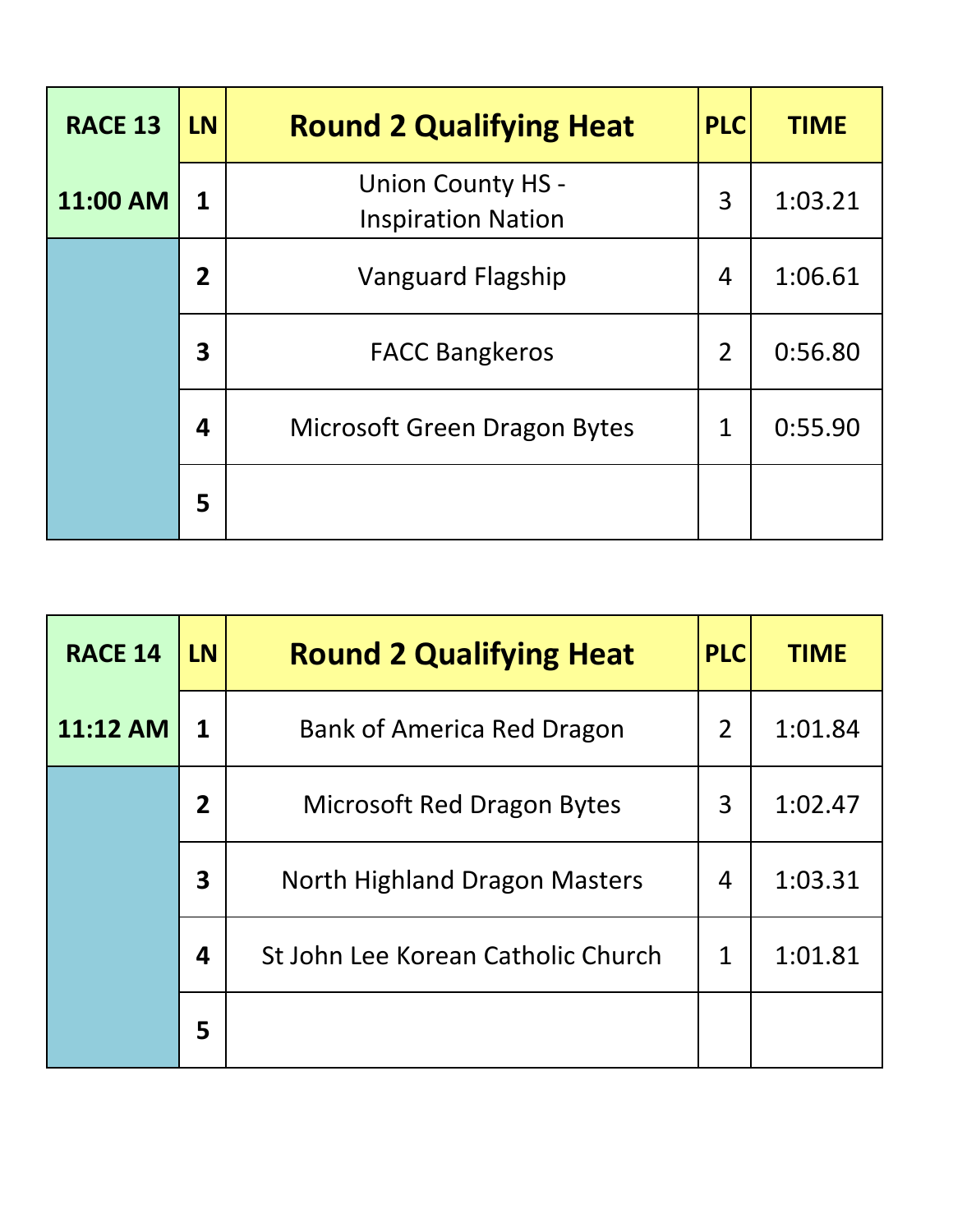| <b>RACE 15</b> | <b>LN</b>      | <b>Round 2 Qualifying Heat</b> | <b>PLC</b>     | <b>TIME</b> |
|----------------|----------------|--------------------------------|----------------|-------------|
| 11:36 AM       | 1              | Jerrold Chen of OCCAAF         | 1              | 1:00.54     |
|                | 2 <sup>1</sup> | OrthoCarolina Bad To The Bone  | 4              | 1:04.29     |
|                | 3              | Duke Energy Electric Thunder   | 3              | 1:02.51     |
|                | 4              | Dimension Data Wooden ChopstiX | $\overline{2}$ | 1:01.57     |
|                | 5              |                                |                |             |

| <b>RACE 16</b> | <b>LN</b>               | <b>Round 2 Qualifying Heat</b>                  | <b>PLC</b>     | <b>TIME</b> |
|----------------|-------------------------|-------------------------------------------------|----------------|-------------|
| 11:48 AM       | 1                       | <b>CB&amp;I Iron Dragons</b>                    | $\overline{4}$ | 1:02.67     |
|                | $\overline{2}$          | <b>Bank of America Rolling Thunder</b>          | 3              | 0:59.39     |
|                | $\overline{\mathbf{3}}$ | Ingersoll Rand 1                                | $\overline{2}$ | 0:56.22     |
|                | $\boldsymbol{4}$        | Lake Norman Chamber -<br><b>Torcher Chamber</b> | 1              | 0:54.22     |
|                | 5                       |                                                 |                |             |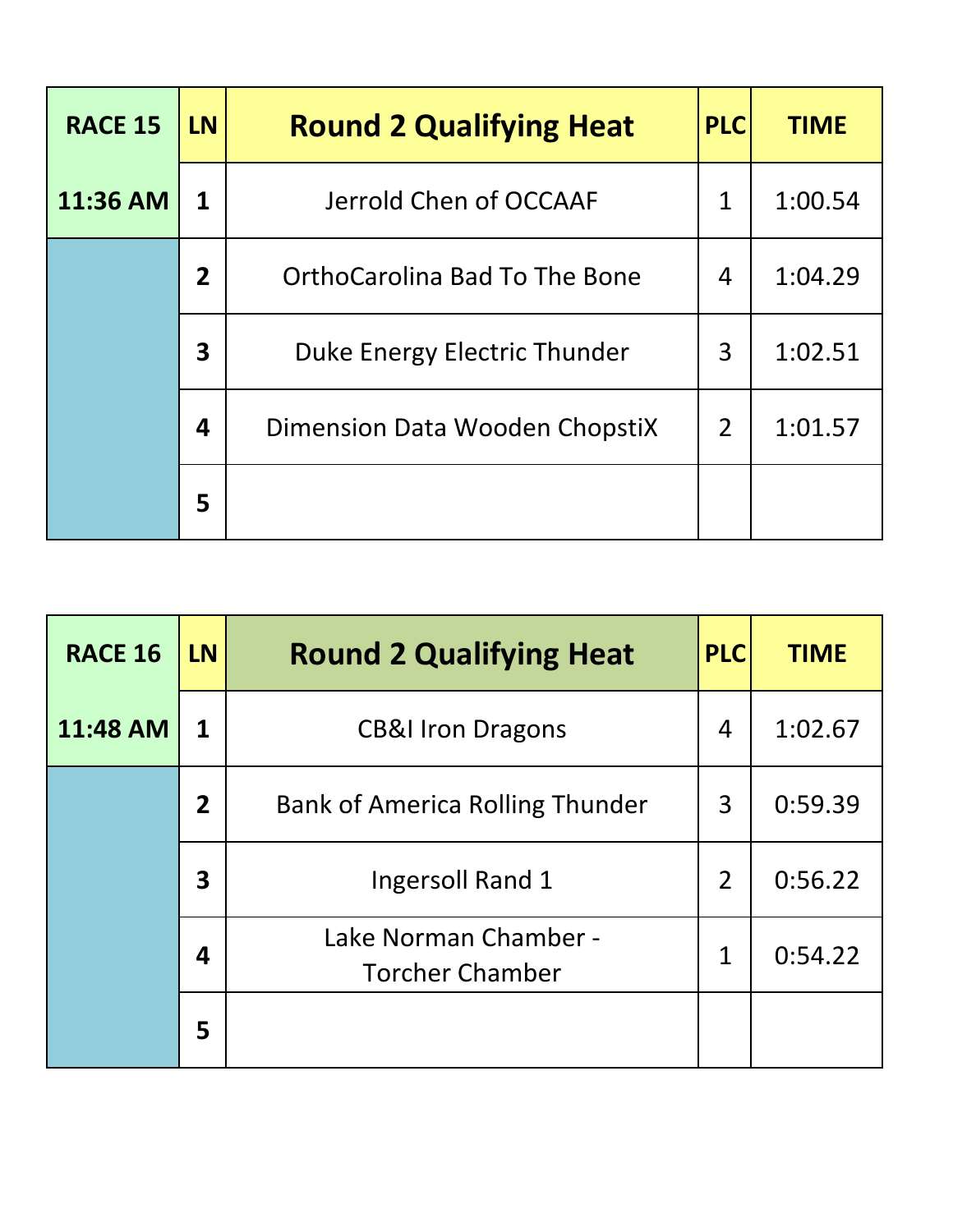| <b>RACE 17</b> | <b>LN</b>      | <b>Round 2 Qualifying Heat</b>     | <b>PLC</b>     | <b>TIME</b> |
|----------------|----------------|------------------------------------|----------------|-------------|
| 12:00 PM       | $\mathbf 1$    | <b>Baltimore Dragon Boat Club</b>  | $\mathbf 1$    | 0:52.66     |
|                | $\overline{2}$ | <b>Belk</b>                        | 4              | 1:06.34     |
|                | 3              | URS Nuclear Center Lightning Bolts | 3              | 0:57.85     |
|                | 4              | <b>Duke Energy Electric Glide</b>  | $\overline{2}$ | 0:56.03     |
|                | 5              |                                    |                |             |

| <b>RACE 18</b> | <b>LN</b>      | <b>Round 2 Qualifying Heat</b>                           | <b>PLC</b>     | <b>TIME</b> |
|----------------|----------------|----------------------------------------------------------|----------------|-------------|
| 12:12 PM       | 1              | <b>RJS Smacking Paddles</b>                              | 1              | 0:58.12     |
|                | $\overline{2}$ | <b>TIAA CREFF Dragonmonium</b>                           | 3              | 1:01.84     |
|                | 3              | <b>Piedmont Natural Gas</b><br><b>Blue Flame Dragons</b> | $\overline{2}$ | 1:00.46     |
|                | 4              | <b>Healing Dragons</b>                                   | 4              | 1:05.78     |
|                | 5              |                                                          |                |             |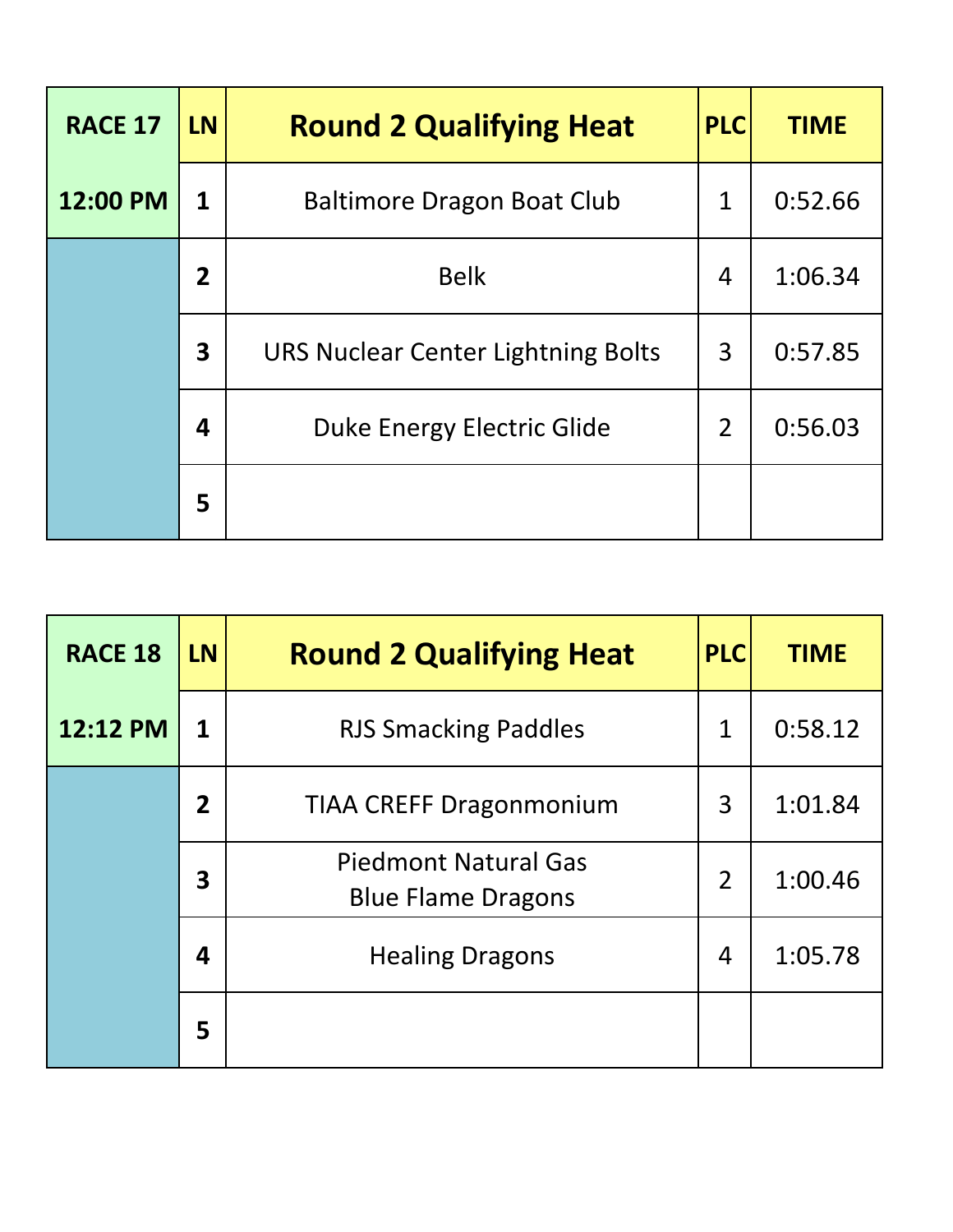| <b>RACE 19</b> | <b>LN</b>      | <b>Round 2 Qualifying Heat</b>    | <b>PLC</b>     | <b>TIME</b> |
|----------------|----------------|-----------------------------------|----------------|-------------|
| 12:24 PM       | 1              | <b>Raleigh Relentless</b>         | $\overline{1}$ | 0:57.10     |
|                | $\overline{2}$ | <b>Pinoy Striders</b>             | $\overline{2}$ | 1:00.86     |
|                | 3              | <b>Healing Dragons Lake James</b> | 4              | 1:08.98     |
|                | 4              | <b>Ingersoll Rand 2</b>           | 3              | 1:01.99     |
|                | 5              |                                   |                |             |

| <b>RACE 20</b> | <b>LN</b>      | <b>Round 2 Qualifying Heat</b> | <b>PLC</b>     | <b>TIME</b> |
|----------------|----------------|--------------------------------|----------------|-------------|
| 12:36 PM       | 1              | One World                      | $\overline{2}$ | 1:01.81     |
|                | $\overline{2}$ | <b>IB Dragon Boating</b>       | 4              | 1:06.31     |
|                | 3              | <b>TIAA CREFF Panda-monium</b> | $\mathbf 1$    | 0:57.09     |
|                | 4              | <b>Title Boxing Crew</b>       | 3              | 1:05.76     |
|                | 5              |                                |                |             |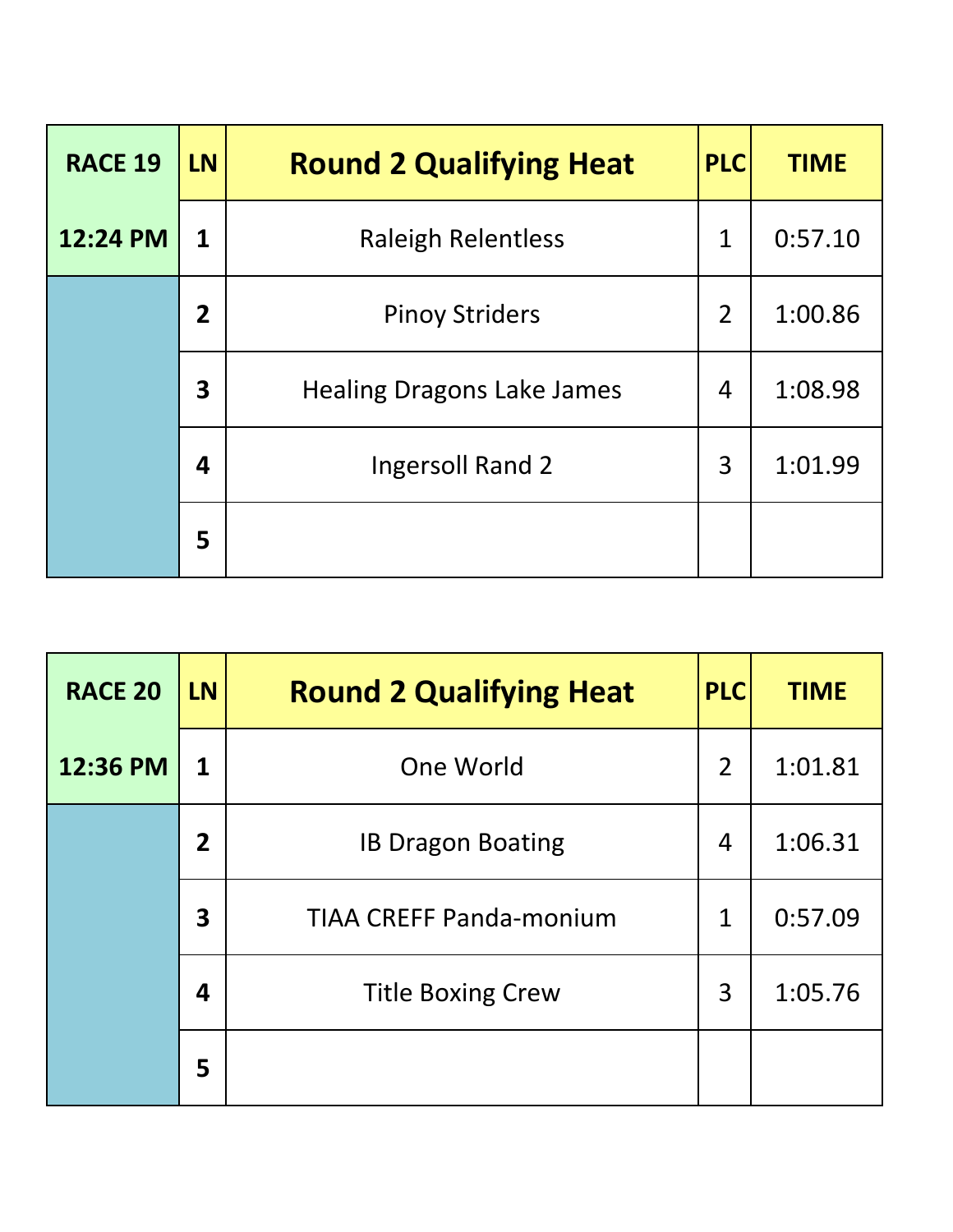| <b>RACE 21</b> | <b>SD</b> | <b>LN</b>               | <b>Community E Division</b><br><b>Championship Final</b> | <b>PLC</b>     | <b>TIME</b> |
|----------------|-----------|-------------------------|----------------------------------------------------------|----------------|-------------|
| 1:24 PM        | 37        | $\mathbf{1}$            | <b>CB&amp;I Iron Dragons</b>                             | 4              | 1:03.84     |
|                | 35        | 2 <sup>1</sup>          | <b>Vanguard Flagship</b>                                 | 3              | 1:03.39     |
|                | 34        | $\overline{\mathbf{3}}$ | <b>Belk</b>                                              | $\mathbf 1$    | 1:01.51     |
|                | 36        | 4                       | <b>Title Boxing Crew</b>                                 | $\overline{2}$ | 1:01.87     |
|                |           | 5                       |                                                          |                |             |
|                |           |                         |                                                          |                |             |
| <b>RACE 22</b> | <b>SD</b> | <b>LN</b>               | <b>Community D Division</b><br><b>Consolation Final</b>  | <b>PLC</b>     | <b>TIME</b> |
| 1:36 PM        | 33        | $\mathbf{1}$            | <b>Healing Dragons Lake James</b>                        | 3              | 1:09.98     |
|                | 31        | $\mathbf{2}$            | North Highland Dragon Masters                            | <b>DQ</b>      |             |
|                | 30        | 3                       | <b>Healing Dragons</b>                                   | $\overline{2}$ | 1:07.03     |
|                | 32        | 4                       | <b>Duke Energy Electric Thunder</b>                      | $\mathbf 1$    | 1:00.77     |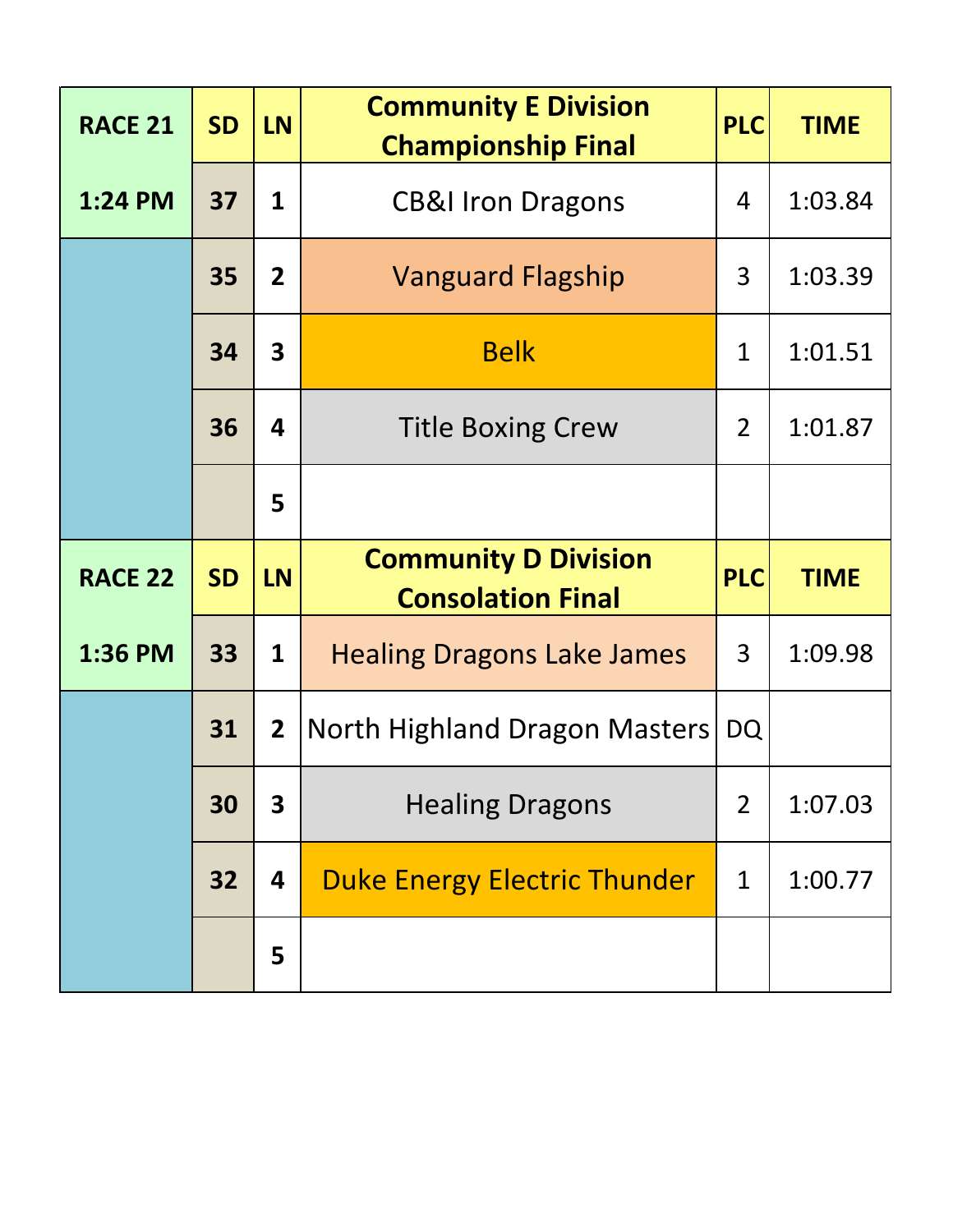| <b>RACE 23</b> | <b>SD</b> | <b>LN</b>               | <b>Community D Division</b><br><b>Championship Final</b>        | <b>PLC</b>     | <b>TIME</b> |
|----------------|-----------|-------------------------|-----------------------------------------------------------------|----------------|-------------|
| 1:48 PM        | 29        | $\mathbf{1}$            | <b>OrthoCarolina Bad To The Bone</b>                            | 4              | 1:10.75     |
|                | 27        | 2 <sup>1</sup>          | <b>Union County HS - Inspiration</b><br><b>Nation</b>           | $\overline{2}$ | 1:03.81     |
|                | 26        | $\overline{\mathbf{3}}$ | <b>Vietnamese Association of</b><br><b>Charlotte Hot as Pho</b> | $\overline{1}$ | 1:01.27     |
|                | 28        | 4                       | <b>IB Dragon Boating</b>                                        | 3              | 1:07.13     |
|                |           | 5                       |                                                                 |                |             |
|                |           |                         |                                                                 |                |             |
| <b>RACE 24</b> | <b>SD</b> | <b>LN</b>               | <b>Community C Division</b><br><b>Consolation Final</b>         | <b>PLC</b>     | <b>TIME</b> |
| 2:00 PM        | 25        | $\mathbf{1}$            | <b>Ingersoll Rand 2</b>                                         | 3              | 1:01.22     |
|                | 23        | $\overline{2}$          | Wells Fargo Aqua Beasts 2                                       | 4              | 1:02.71     |
|                | 22        | 3                       | St John Lee Korean Catholic<br>Church                           | $\overline{2}$ | 0:59.80     |
|                | 24        | 4                       | <b>Pinoy Striders</b>                                           | 1              | 0:59.64     |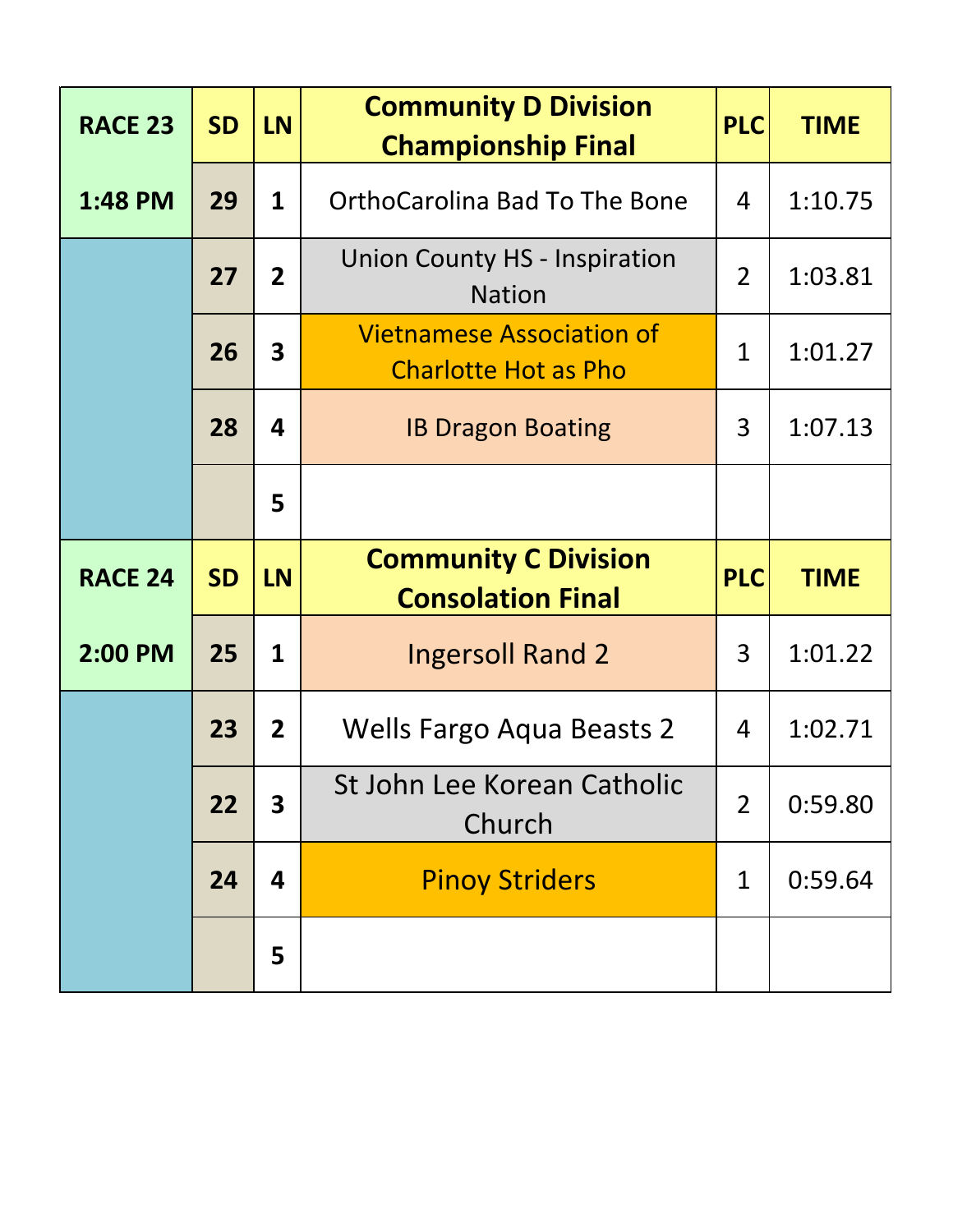| <b>RACE 25</b> | <b>SD</b> | <b>LN</b>               | <b>Community C Division</b><br><b>Championship Final</b>          | <b>PLC</b>     | <b>TIME</b> |
|----------------|-----------|-------------------------|-------------------------------------------------------------------|----------------|-------------|
| 2:12 PM        | 21        | $\mathbf{1}$            | Jerrold Chen of OCCAAF                                            | 3              | 1:00.37     |
|                | 19        | 2 <sup>1</sup>          | <b>Chinese American Assoc. of</b><br><b>Charlotte Wild Dragon</b> | $\overline{2}$ | 0:59.57     |
|                | 18        | $\overline{\mathbf{3}}$ | <b>TIAA CREFF Dragonmonium</b>                                    | $\mathbf{1}$   | 0:57.97     |
|                | 20        | 4                       | Food Lion Roar                                                    | $\overline{4}$ | 1:03.88     |
|                |           | 5                       |                                                                   |                |             |
|                |           |                         |                                                                   |                |             |
| <b>RACE 26</b> | <b>SD</b> | <b>LN</b>               | <b>Community B Division</b><br><b>Consolation Final</b>           | <b>PLC</b>     | <b>TIME</b> |
| 2:24 PM        | 17        | 1                       | Piedmont Natural Gas Blue<br><b>Flame Dragons</b>                 | $\overline{2}$ | 0:58.37     |
|                | 15        | $\overline{2}$          | <b>Bank of America Rolling</b><br>Thunder                         | 3              | 0:59.17     |
|                | 14        | $\overline{\mathbf{3}}$ | <b>Microsoft Red Dragon Bytes</b>                                 | $\mathbf 1$    | 0:58.07     |
|                | 16        | 4                       | <b>Bank of America Red Dragon</b>                                 |                | dns         |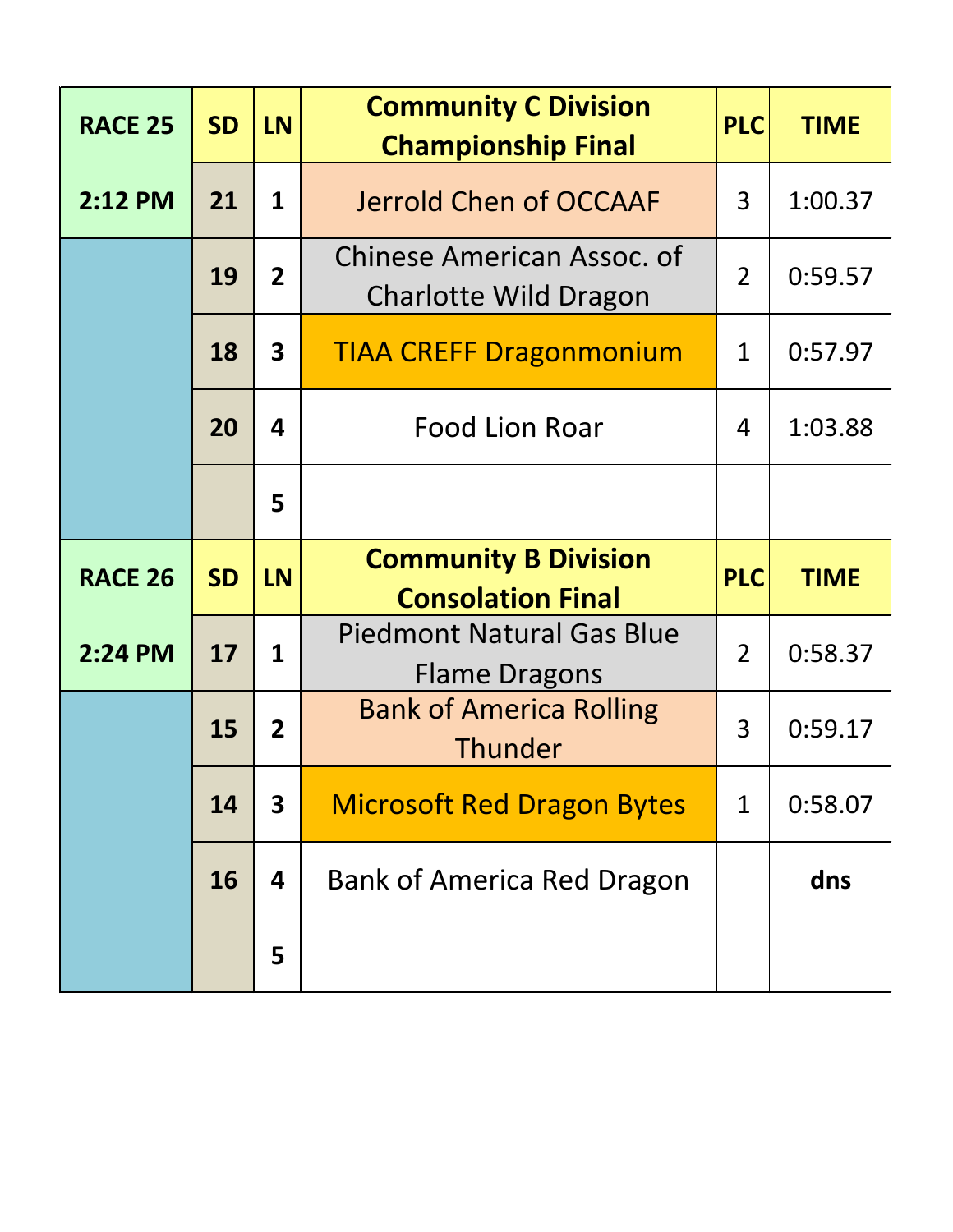| <b>RACE 27</b> | <b>SD</b>               | <b>LN</b>               | <b>Community B Division</b><br><b>Championship Final</b>      | <b>PLC</b>     | <b>TIME</b> |
|----------------|-------------------------|-------------------------|---------------------------------------------------------------|----------------|-------------|
| 2:36 PM        | 13                      | $\mathbf{1}$            | <b>Dimension Data Wooden</b><br>ChopstiX                      | $\overline{2}$ | 1:02.04     |
|                | 11                      | $\overline{2}$          | <b>One World</b>                                              | 3              | 1:02.16     |
|                | 10                      | $\overline{\mathbf{3}}$ | <b>CCA Charlotte Chinese</b><br><b>Academy Fire Dragon</b>    | 1              | 1:00.94     |
|                | 12                      | 4                       | <b>Vanguard Admiral</b>                                       | 4              | 1:03.04     |
|                |                         | 5                       |                                                               |                |             |
|                |                         |                         |                                                               |                |             |
| <b>RACE 28</b> | <b>SD</b>               | <b>LN</b>               | <b>Community A Division</b><br><b>Consolation Final</b>       | <b>PLC</b>     | <b>TIME</b> |
| 2:48 PM        | 9                       | $\mathbf{1}$            | <b>RJS Smacking Paddles</b>                                   | 3              | 1:00.95     |
|                | $\overline{\mathbf{z}}$ | $\overline{2}$          | <b>Charlotte International Cabinet</b><br><b>Motley Crewe</b> | $\overline{4}$ | 1:01.69     |
|                | 6                       | 3                       | <b>Ingersol Rand 1</b>                                        | $\overline{2}$ | 1:00.80     |
|                | 8                       | 4                       | <b>URS Nuclear Center Lightning</b><br><b>Bolts</b>           | $\mathbf{1}$   | 0:59.14     |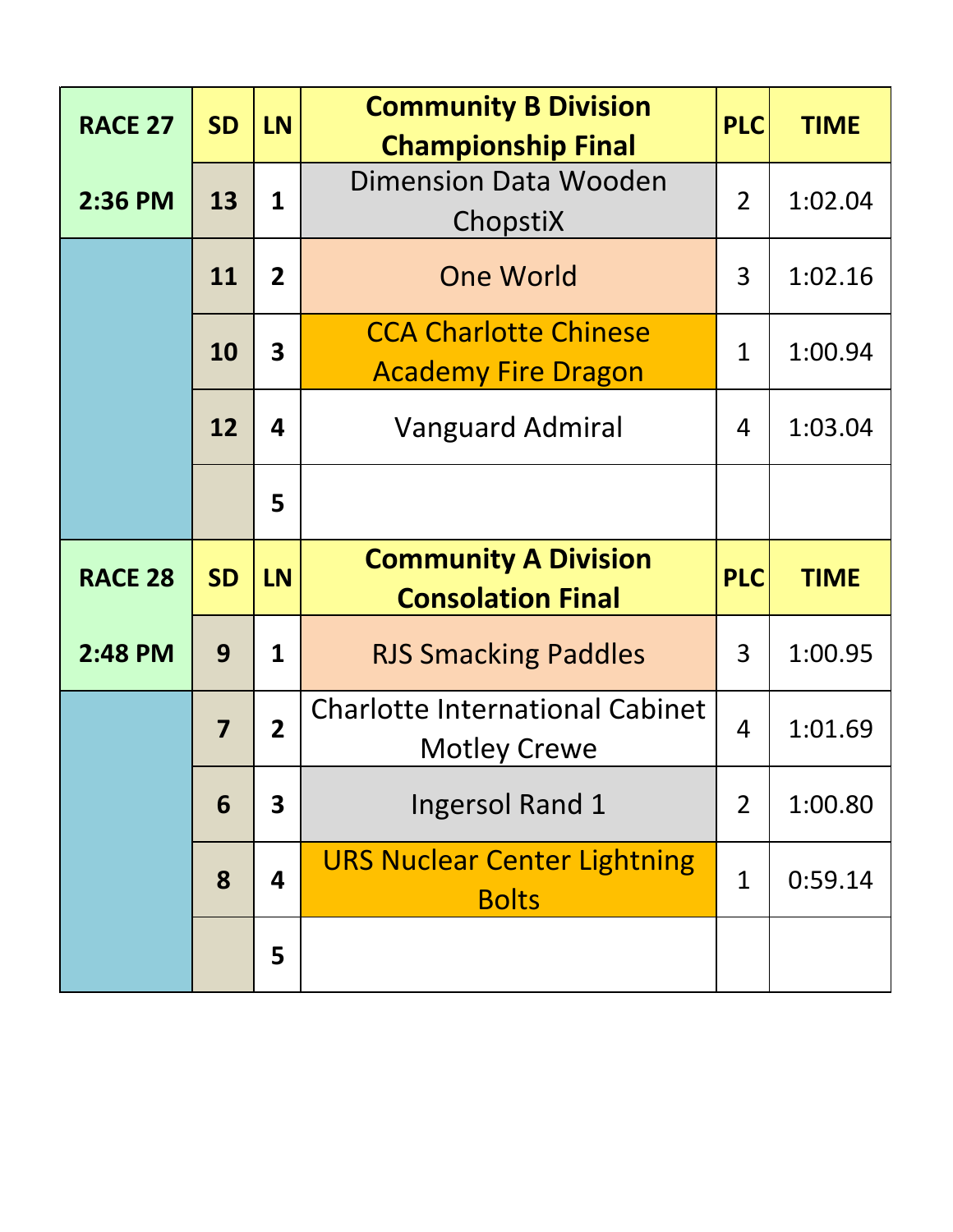| <b>RACE 29</b> | <b>SD</b>               | <b>LN</b>               | <b>Community A Divison</b><br><b>Championships Final</b> | <b>PLC</b>     | <b>TIME</b> |
|----------------|-------------------------|-------------------------|----------------------------------------------------------|----------------|-------------|
| 3:00 PM        | 4                       | $\mathbf{1}$            | Wells Fargo Aqua Beasts 1                                | 6              | 0:58.20     |
|                | $\overline{2}$          | 2 <sup>1</sup>          | Duke Energy Electric Glide                               | $\overline{2}$ | 0:56.58     |
|                | 1                       | $\overline{\mathbf{3}}$ | <b>Microsoft Green Dragon Bytes</b>                      | 3              | 0:56.67     |
|                | $\overline{\mathbf{3}}$ | 4                       | <b>FACC Bangkeros</b>                                    | 5              | 0:57.60     |
|                | 5                       | 5                       | Lake Norman Chamber -<br><b>Torcher Chamber</b>          | $\overline{4}$ | 0:56.74     |
|                | 6                       | $\mathbf{1}$            | <b>TIAA CREFF Panda-monium</b>                           | $\mathbf{1}$   | 0:56.12     |
| <b>RACE 30</b> | <b>SD</b>               | <b>LN</b>               | <b>Dragon Boat Club Sports</b><br><b>Division</b>        | <b>PLC</b>     | <b>TIME</b> |
| 3:12 PM        |                         | $\mathbf{1}$            |                                                          |                |             |
|                | 3                       | $\overline{2}$          | <b>Raleigh Dragon Boat Club</b>                          | 3              | 0:58.60     |
|                | $\mathbf{1}$            | $\mathbf{3}$            | <b>Baltimore Dragon Boat Club</b>                        | $\mathbf 1$    | 0:54.15     |
|                | $\overline{2}$          | 4                       | <b>YMCA</b>                                              | $\overline{2}$ | 0:56.97     |
|                |                         | 5                       |                                                          |                |             |